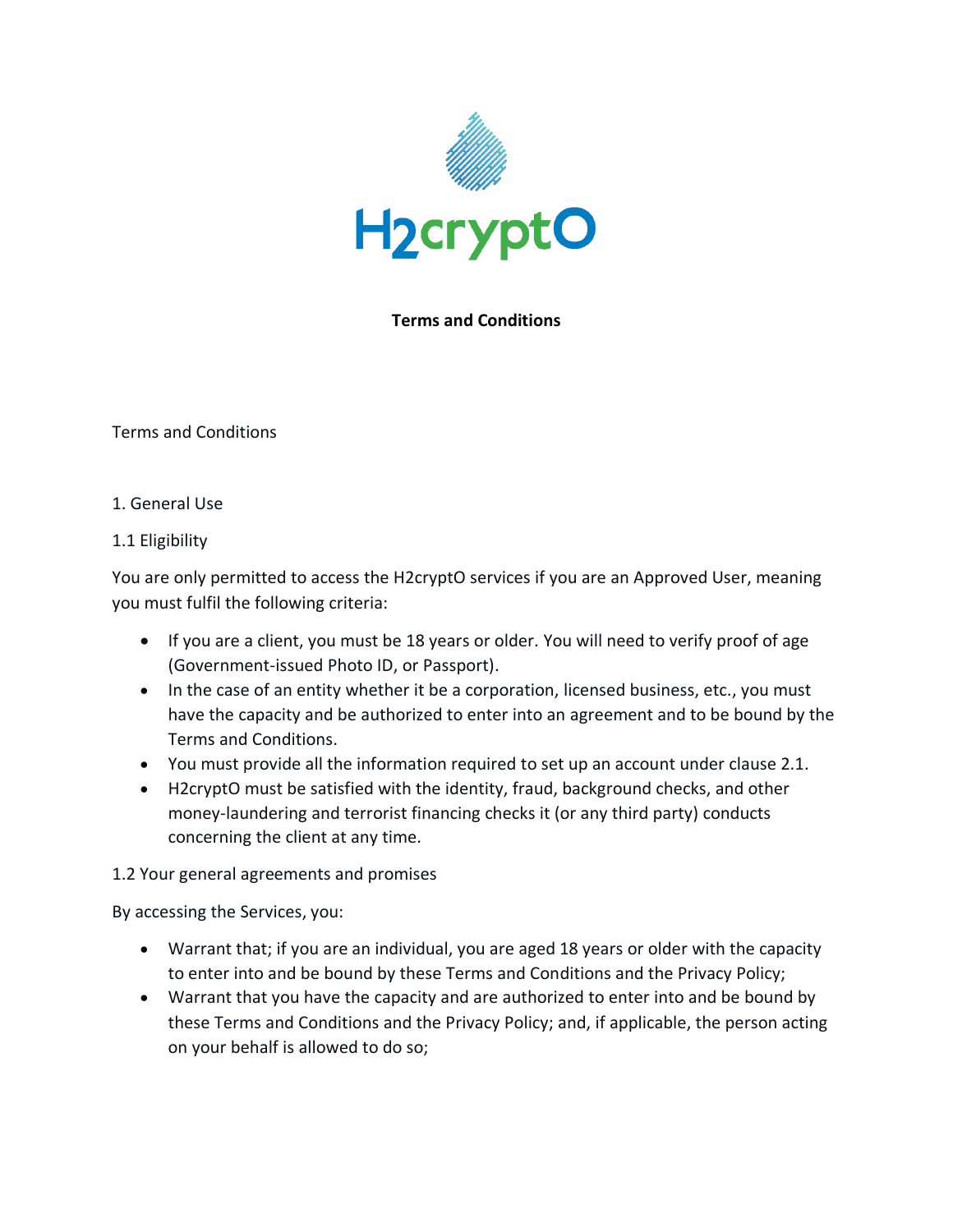- Authorize H2cryptO to make any inquiries it considers necessary, from time to time, to verify your identity, undertake fraud checks, and meet its anti-money laundering and other legal obligations;
- Agree to be bound by these Terms and Conditions and our Privacy Policy, which is deemed to occur when you access our Site and use our Services, to comply with them;
- Agree to pay all fees associated with the Transactions and the Services set out in the Cost Schedule and any additional miner fees.
- Agree to ensure that any personal information you provide to H2cryptO is accurate, current, and complete and relates solely to you, and to update us if it changes;
- Agree to provide us with any additional information which we request to comply with our legal responsibilities as soon as is reasonably practicable;
- Confirm that you have sufficient knowledge of Digital Currencies to enter into transactions, and understand that you are solely responsible for determining the nature, potential value, suitability, and appropriateness of the Services;
- Confirm that you accept the risks of using the Services and accessing the Site and have read and understood the "Risks of Use" set out here;
- Agree to arbitration on the terms set out in clause 16.2 (Arbitration) of these Terms and Conditions;
- Acknowledge that H2cryptO has not advised you to, nor recommended to you that you should, use the Services or deal in Digital Assets. Any falsification of information may result in civil and/or criminal liability.

# 2. Your User Account

# 2.1 Creating a User Account

To use the Services, you must first create your registered client account and have it activated.

- To set up your User Account, you must provide your name and email address, set a password, and affirm your acceptance of these Terms and Conditions and the Privacy Policy by clicking the "Sign Up" button. We also strongly recommend enabling the "2 factor authentication" option in the 'Security Settings.'
- To have your client account activated, we must receive the following information:
- Your full name, gender, date of birth, driver's license, social security number or passport number.
- For an entity, your legal registration number or Tax ID number.
- Your phone number
- Your residential or business address and previous addresses
- Confirmation as to whether you are the beneficial owner of the account (that is, confirmation that are you the sole person who exercises effective control over the account and owns the account) and, if not, the equivalent information for each other beneficial owner of the account. H2cryptO will not have any legal liability if someone else uses the account.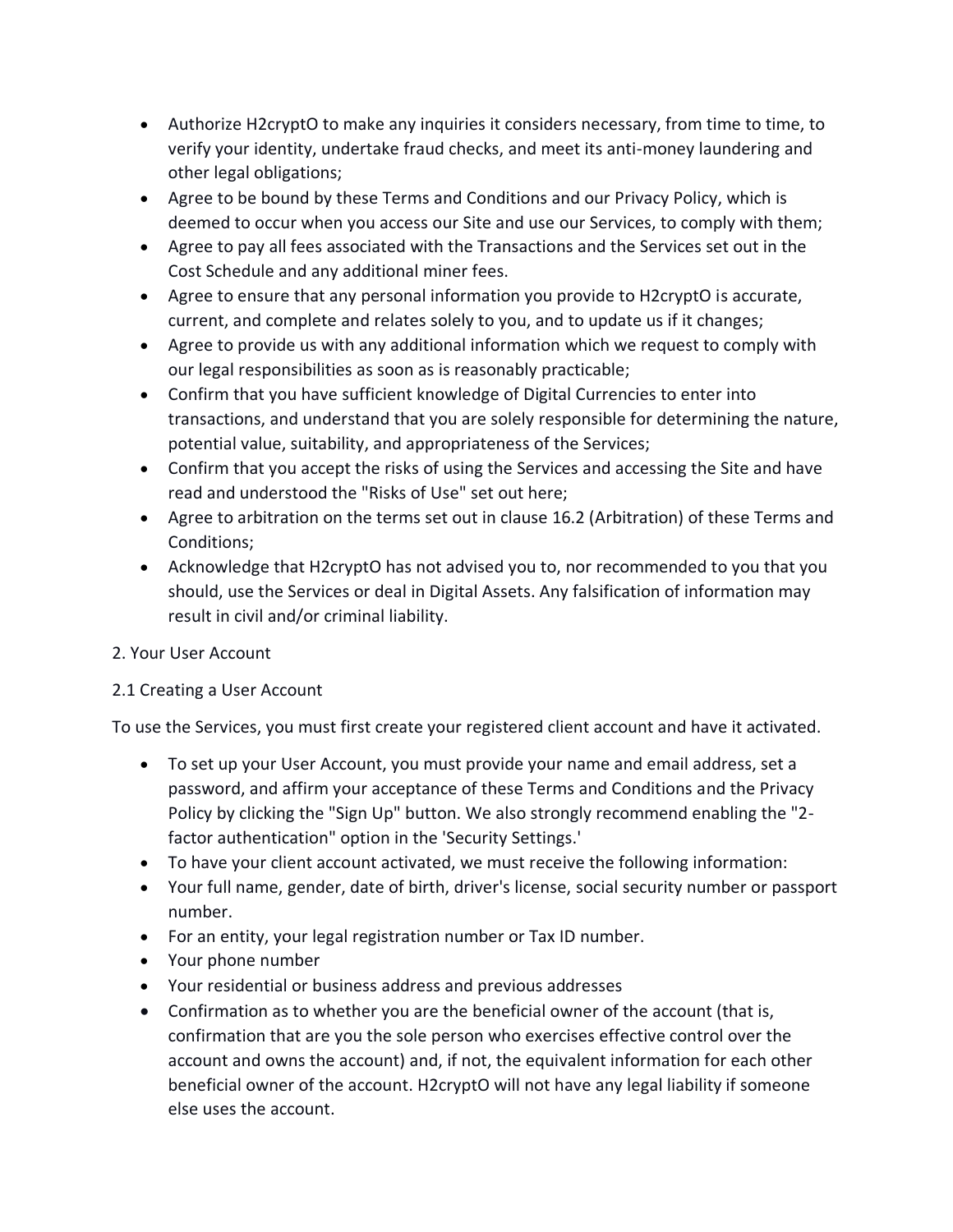• Any additional information, such as Government identification such as state issued driver's license or federal issued passport, needed to comply with laws (such as enhanced due diligence requirements under the anti-money laundering laws or source of funds information).

# 2.2 Purpose of your User Account

Once established, you can access the Services through your User Account. Specifically, your User Account:

- Is linked to your Legal Tender Account and your Digital Asset Wallet (see clauses 3 and 4 below); and
- The account contains a record of all your Transactions.
- We recommend that you only log into your User Account directly through the H2cryptO Site and only access the H2cryptO Exchange through the trading site. Following this policy will minimize the risk of inadvertently exposing your User Account or H2cryptO Wallets to unauthorized access or attacks.

2.3 The user commits or agrees concerning your User Account

You agree to:

- Create a strong password for your User Account. Also, consider using a password that is different from any other password you use for any other website or online service, which can't be guessed. You must change your password at regular intervals, and immediately if you suspect your password has been compromised;
- Keep your User Account login and password and any forms of multi-factor authentication confidential and separate from each other, as well as different from any additional information or documents relating to your User Account or H2cryptO's Wallets (and your private key(s));
- Not to let any person access your User Account or your H2cryptO's Wallets at any time without our prior written permission;
- Not to leave your computer, phone, or another device unattended while you remain logged in to your User Account or your H2cryptO's Wallets;
- Not to open more than one User Account without our prior written permission;
- Notify us immediately if you perceive any activity that appears to be outside of the contractual restrictions, we may lock the account.

2.4 Your confirmations concerning your User Account

You confirm that:

• H2cryptO may make inquiries directly or through third parties, which we consider necessary to certify your identity to protect against fraud, terrorism financing, or money laundering;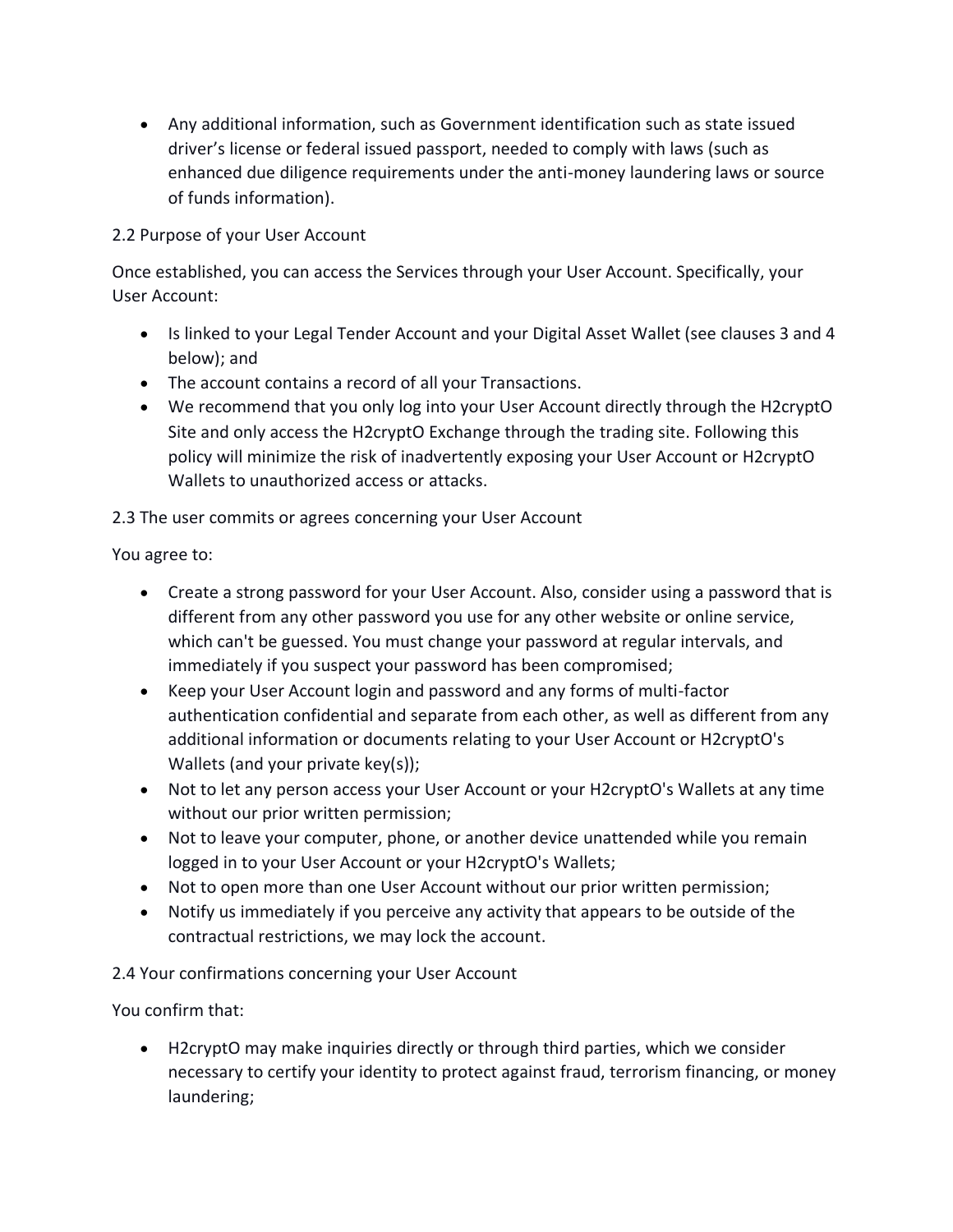- You understand that you are responsible for maintaining the security of your User Account login and password, any forms of multi-factor authentication, and your private key(s);
- You understand that anyone accessing your User Account will be able to enter into Transactions using your H2cryptO's Wallets, and H2cryptO has no obligation to verify or take any steps to verify any instruction received from you or appearing to be sent by you;
- By using the Services, you understand that you are fully responsible for and accept all risks of unauthorized access to your User Account or your H2cryptO's Wallets caused by your negligence or breach of these Terms and Conditions.
- 3. Your Legal Tender Account
- 3.1 Purpose of your Legal Tender Account

You can use your Legal Tender Account to fund the purchase of Digital Currencies and receive the proceeds of the sale of your Digital Currencies using the Services.

# 3.2 Activating your Legal Tender Account

To activate your Legal Tender Account, you must:

- Link it to a registered bank account in your name; and
- Transfer funds from that bank account to the Prime Trust Custodial Bank Account, which an update will then reflect the balance of your Legal Tender Account

# 3.3 Currency

The only Legal Tender which can hold in your account is United States Dollar (more FIAT options coming at a later date).

# 3.4 Fees

H2cryptO will not charge any fees concerning deposits into or withdrawals from the H2cryptO Custodial Bank Account.

- 4. Your Digital Asset Wallet
- 4.1 Purpose of your Digital Asset Wallet

Your Digital Asset Wallet allows you to send supported Digital Currencies to, receive, and store supported Digital Currencies from third parties on your instructions, using the Services.

# 4.2 Supported Digital Currencies

• H2cryptO currently supports the list of Digital Currencies reflected on our exchange site. However, the nature of the Digital Currencies that H2cryptO supports is subject to change and could change without notice to you if this is required as a result of the law,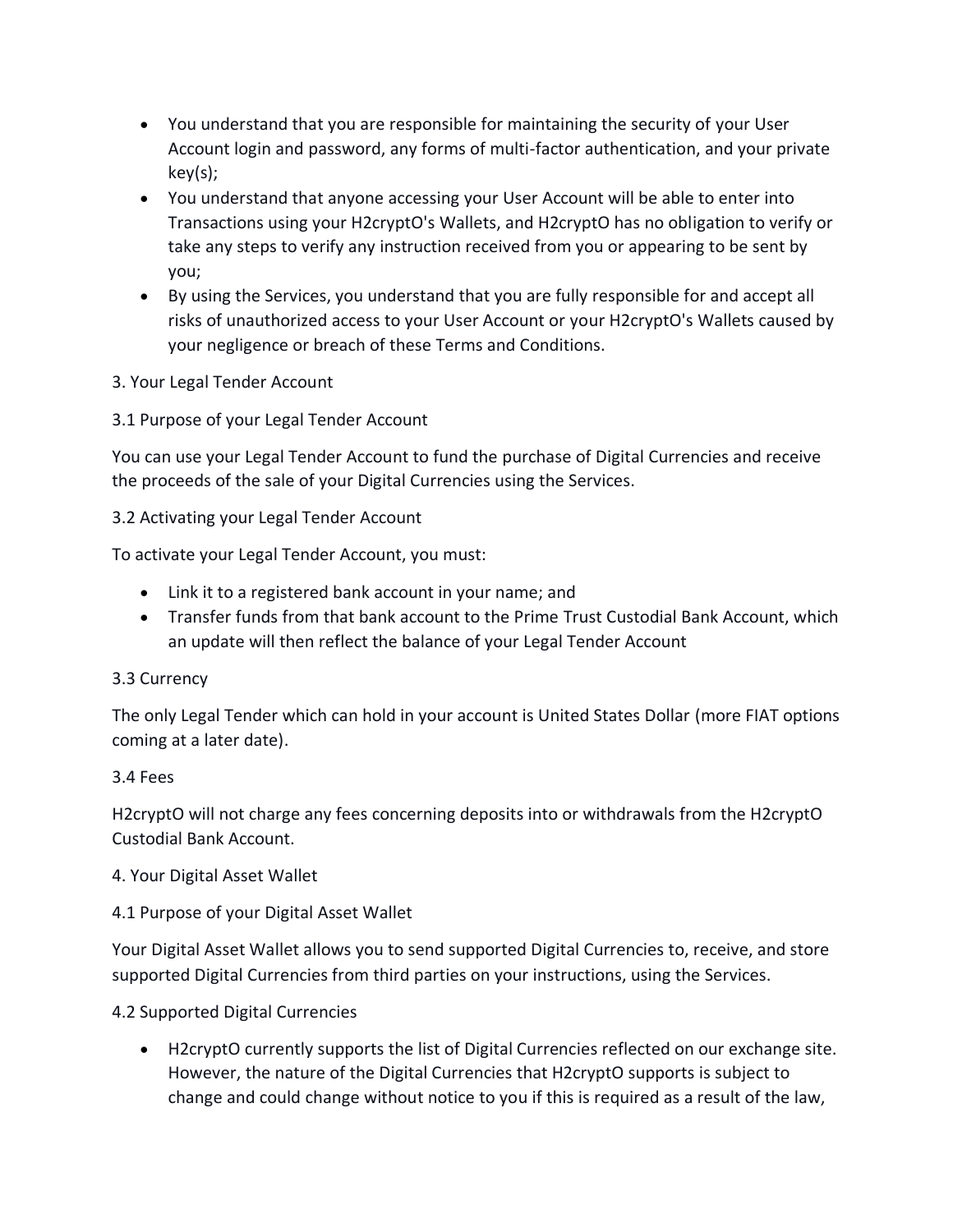any order of a court or governmental agency, to the determined rules in the underlying digital asset network, or any technical issue outside of our reasonable control.

• H2cryptO does not support any other protocols such as meta coins, side chains, or other derivatives, enhanced or forked protocols, tokens, or coins that supplement or interact with a Digital Asset supported by H2cryptO.

## 4.3 Fees

H2cryptO will charge the Transaction fees.

In addition, all transactions need to be confirmed by 'miners,' which group transactions into 'blocks' and add those blocks to the relevant network underlying the specific Digital Asset. When making a Digital Asset Deposit, you may need to pay the applicable 'miner fee' (i.e., network fee) to confirm the transaction on the network. To do this, you need to make sure your transaction includes a sufficient miner fee to be established. Insufficient funds will delay the processing of a Transaction. H2cryptO may charge miner fees to process a Digital Asset withdrawal on your behalf. If we do so, H2cryptO will calculate the miner fee at our discretion and notify you of the fee amount at or before the time you authorize the transaction.

4.4 Operation of your Digital Asset Wallet

- We will send you an email confirmation of all transactions relating to your Digital Asset Wallet.
- H2cryptO securely stores all Digital Asset private keys in our control in a combination of online and offline storage. As a result, it may be necessary for H2cryptO to retrieve certain information from offline storage to facilitate a Digital Asset Transaction according to your instructions. This process may delay the initiation of credit of the relevant Digital Asset Transaction for up to 48 hours or longer in some circumstances.

4.5 Your confirmations concerning your Digital Asset Wallet

You confirm that you understand and accept the following:

- H2cryptO will process your Transactions under your instructions, and you should carefully verify all instructions before placing any Orders. If there is an error in those instructions, that is your risk, and H2cryptO does not accept responsibility or liability.
- When you transact with another Approved User through the Site (a Counterparty), there is a risk that the Counterparty may cancel the transaction before the order is executed. You understand that H2cryptO cannot require a Counterparty to complete any Transaction and is not responsible for liable for any such Counterparty default. If you believe a Counterparty has behaved misleadingly or fraudulently, or otherwise in breach of these Terms and Conditions, please notify us immediately @ [support@h2crypto.io](mailto:atsupport@h2crypto.io) to determine what action, if any, to take.
- Your Digital Asset Wallet is available only in connection with the Digital Currencies that H2cryptO supports at any time, at its discretion. As discussed within clause 4.3 above,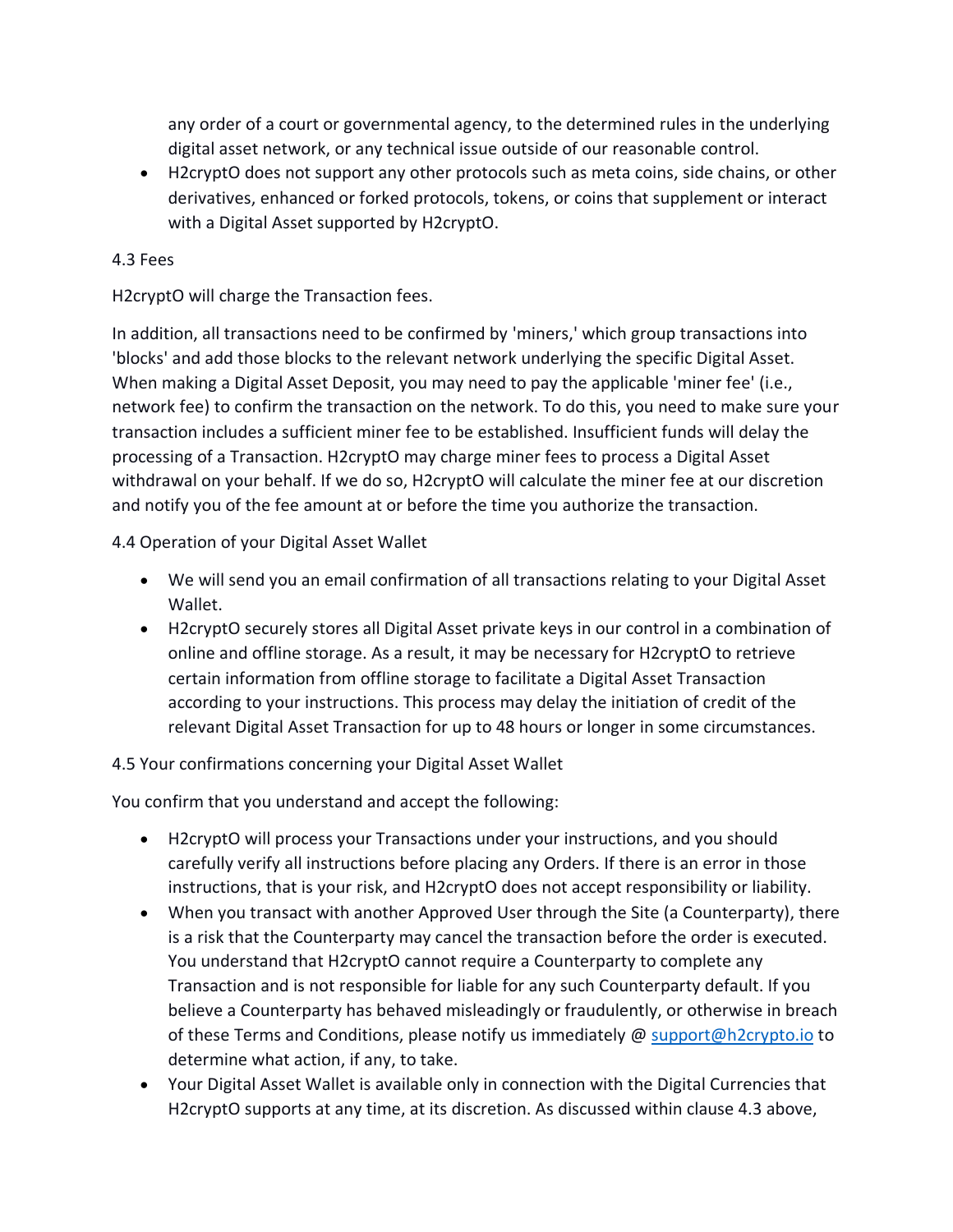these supported Digital Currencies are subject to change. H2cryptO assumes no responsibility or liability for any attempt to use your Digital Asset Wallet for Digital Currencies that H2cryptO does not support at that time.

- H2cryptO does not control or own any of the underlying networks or software protocols that govern the operation of the Digital Currencies supported by H2cryptO.
- H2cryptO does not stand behind or underwrite any Transaction you enter into using the H2cryptO exchange.
- A Digital Asset Withdrawal may be delayed as a result of H2cryptO retrieving information from offline storage.
- H2cryptO has the right to refuse to process or cancel any pending Order or Transaction at any time if required to do so at law or in response to a court or government order or to enforce transaction limits if any Suspension Event occurs.
- Digital Currencies are a risky currency class, and trading in Digital Currencies increases those risks.
- The amount or value of the Digital Currencies in your Digital Asset Wallet is not guaranteed or underwritten by H2cryptO nor by any other person, and you could lose the Digital Currencies or the value of the Digital Currencies stored in your Digital Asset Wallet in a short time. In that case, you will have no recourse to [ name of company] or to any other person for your loss (including loss of profit) or any liability or inconvenience that results.

# 5. H2cryptO Ledger

H2cryptO maintains a private exchange ledger (the H2cryptO Ledger) to track each Approved User's Legal Tender Account balance and the Digital Currencies reflected in their Digital Asset Wallet.

Entries in the H2cryptO Ledger are not recorded on a blockchain or otherwise published. Only transfers of Digital Currencies into, or transfers of Digital Currencies out of, your Digital Asset Wallet will be confirmed and visible on a blockchain.

# 6. H2cryptO Transactions

# 6.1 Transaction Services

H2cryptO offers Approved Users the ability to enter into the following Transactions under these Terms and Conditions:

- Buy Transactions
- Sell Transactions; and
- Exchange Transactions

H2cryptO does not currently offer any margin trading, options trading, or shorting.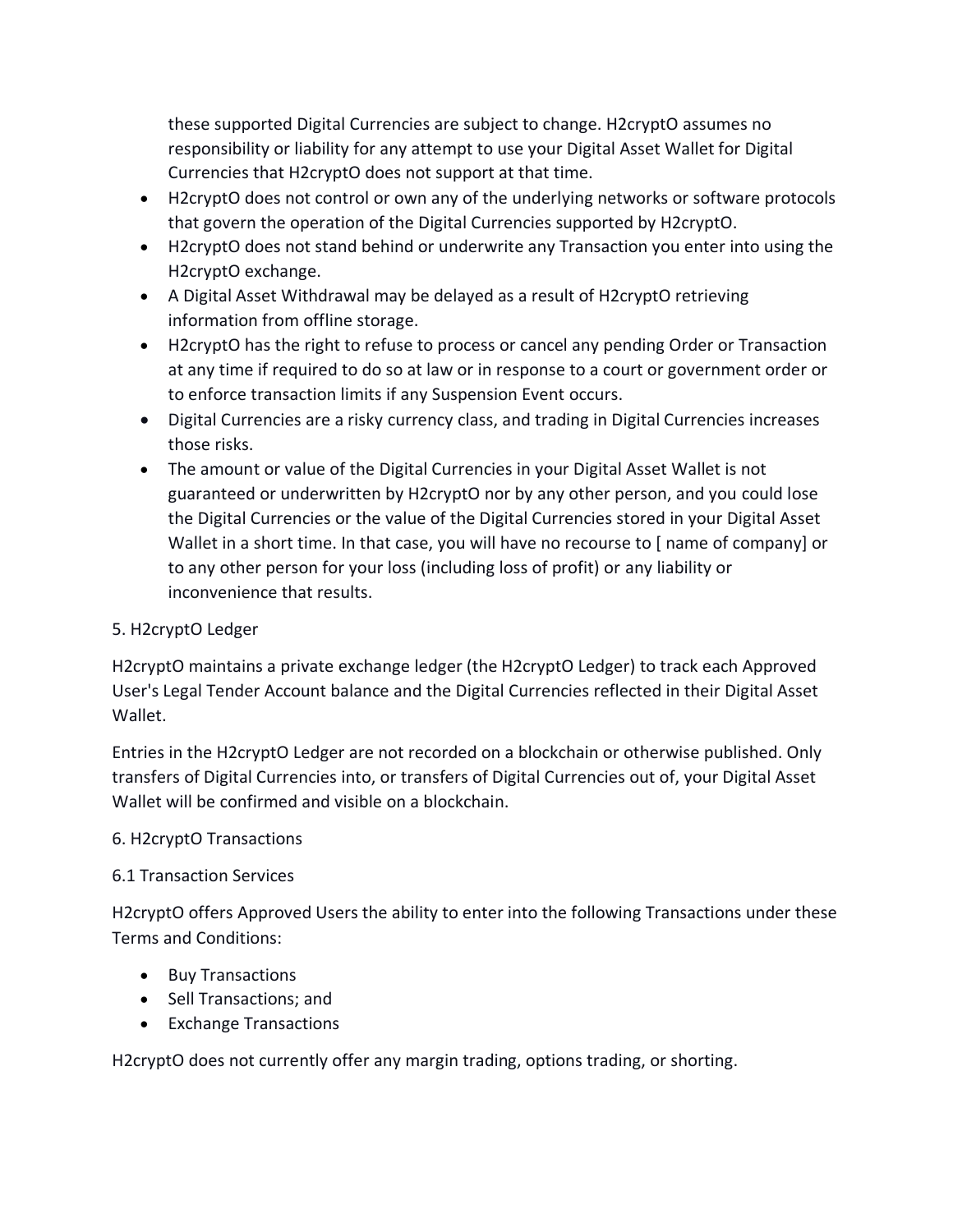H2cryptO does not make any warranty or representation concerning any Counterparty and cannot confirm that it will perform its Transaction obligations.

Please note: A Transaction is not complete while it is pending. Funds associated with transactions in a pending state will be designated as such and will not be available to conduct other Transactions (including withdrawals).

# 6.2 Access to Transaction Services

We can impose any conditions or restrictions on your access to the Transaction Services at any time without prior notice. These may include limits on the number or value of Transactions.

### 6.3 Transaction Limits

We may impose Transaction limits from time to time. In particular, we reserve the right to review any withdrawals and to request further information before releasing funds for regulatory and fraud prevention purposes.

# 6.4 Cancellation of Transactions

You cannot revoke or cancel an order once you have placed it. However, you can submit a request to cancel the transaction to which that order relates by clicking on the 'Cancel Sells' or 'Cancel Buys' or 'Cancel All' button (as appropriate) on the H2cryptO's Exchange dashboard (a Cancellation Request).

The Cancellation Request will only be effective if you submit it before the order is filled.

However, H2cryptO can unilaterally cancel any Transaction if:

- It considers this necessary or prudent due to a suspicion that the transaction involves money laundering, terrorist financing, or another illegal activity;
- It relates to a Prohibited Use; or
- It is required to do so by a court order or government agency.

# 6.5 Transaction Records

H2cryptO maintains the records of these offers in our Order Book. When H2cryptO's s trading engine matches buy and sell offers in our order book, we record the trade on our H2cryptO Ledger. This transfers ownership of the seller's traded Digital Currencies to the relevant buyer.

### 7. Buy Transactions

7.1 Nature of a Buy Transaction

All Buy Transactions:

• Involve the purchase of supported Digital Currencies with Asset from your Asset Account at the Market Rate; and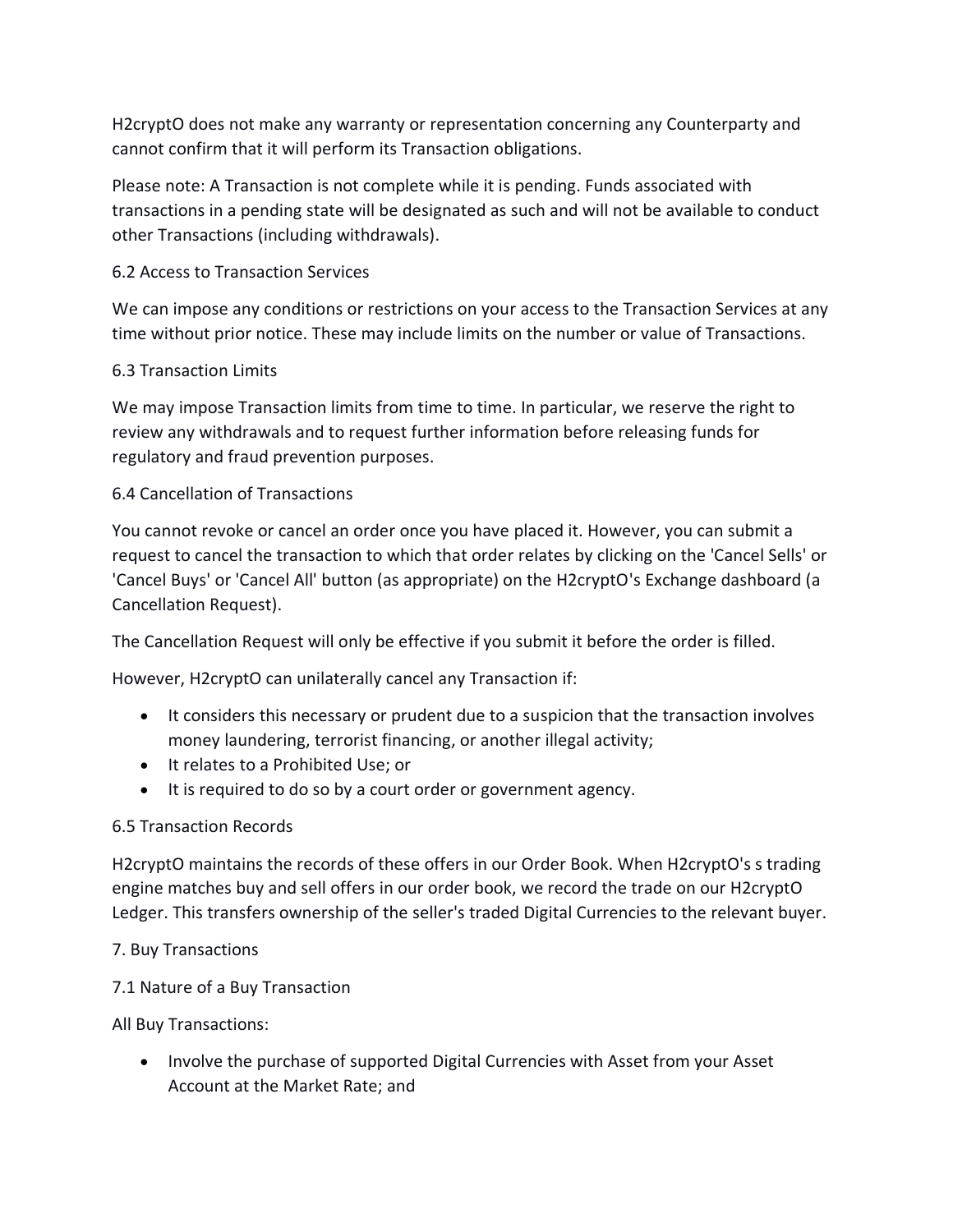- Settle immediately, provided a sufficient amount of Asset has been pre-loaded to your Legal Tender Account; and
- Are recorded on our H2cryptO's Ledger.
- Transactions will always be available and transparent.

# 7.2 Buy Transaction process

You can place an order to buy Digital Asset (a Buy Order) on the H2cryptO's Exchange. By doing so, you authorize H2cryptO to initiate debits from the applicable H2cryptO's Wallet and initiate a transfer to your Digital Asset Wallet.

- When you place a Buy Order, the full amount of purchase price and associated fees in Asset will be put on hold or marked as pending in your Legal Tender Account. This policy means that you cannot withdraw or use the funds for any purpose until the buy transaction expires, settles, or order is canceled.
- After your Buy Order has been placed, H2cryptO will send you an email when it has been completed or partially filled, as applicable.
- H2cryptO will use all reasonable efforts to fulfill any Buy Order. However, if we cannot complete your Buy Order, we may notify you by email and seek your order to complete the Buy Order at the Market Price.
- H2cryptO reserves the right to cancel any unfilled portion of any Buy Order that changes the best bid or offer by more than twenty percent (20%) in either direction or is otherwise clearly erroneous.

# 7.3 Buy Limits

You can enter a Stop Limit or an Order Limit for your Buy Transaction on the H2cryptO's Exchange dashboard.

# 7.4 Partial completion

If a Buy Transaction order partially fills, the amount of Asset required to settle the remaining balance will remain on hold until the remaining Buy Order is filled, canceled, or expires.

# 7.5 Your confirmations concerning Buy Transactions

In placing any Buy Order or entering into any Buy Transaction, you confirm your understanding of, and your agreement to, the following:

- It is your responsibility to confirm the Buy Transaction details are accurate, including the number of Digital Currencies you intend to buy, the amount of any fees, the gross purchase price for your Buy Order, and the amount and nature of the Digital Currencies to be transferred into your Digital Asset Wallet after completion.
- Once placed, Buy Order's cannot be revoked; a client will only cancel orders by submitting a separate cancellation request.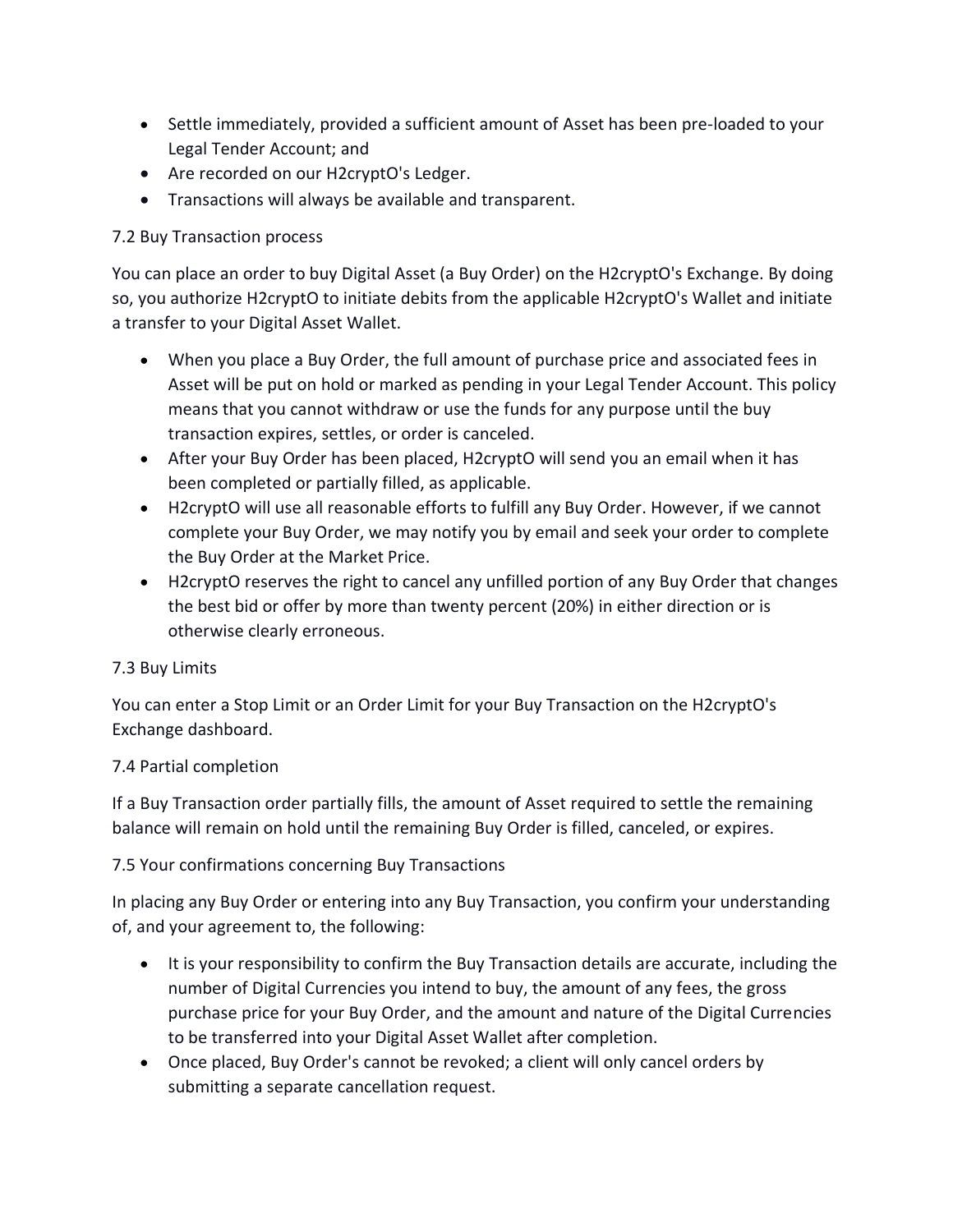- It is solely your responsibility to cancel any Buy Order (or part of Buy Order) that you do not want to be filled.
- If you place a Buy Order, there is a risk that it will be filled (in whole or part) if you have a positive balance in your Legal Tender Account before any cancellation request is received.
- H2cryptO has no liability or responsibility to you in the above circumstances. (This does not limit the other terms in these Terms and Conditions)

# 8. Sell Transactions

8.1 Nature of a Sell Transaction

All Market Sale Transactions:

- Involve the sale of supported Digital Currencies for Asset at the Market Price;
- Settle immediately from a pre-funded Digital Asset Wallet; and
- Are recorded on our H2cryptO Ledger.

# 8.2 Sell Transaction process

- You can place an order to sell a Digital Asset (a Sell Order) on the H2cryptO Exchange. By doing so, you authorize HMC Ventures Ltd to initiate debits from your applicable Digital Asset Wallet and initiate a transfer to the applicable H2cryptO's Wallet.
- When you place a Sell Order, the full amount of Digital Currencies offered for sale are put on hold in your Digital Asset Wallet. This policy means you cannot deal with those Digital Currencies for any other purpose until the Sell Transaction settles, expires, or is canceled. H2cryptO will deduct any fees associated with the Sell Transaction from the sale proceeds before they appear in your Legal Tender Account.
- After you have placed your Sell Order, we will send you an email when it has been completed or if it has only been partially filled, as applicable.
- H2cryptO reserves the right to cancel any unfilled portion of any Sell Order that changes the best bid or offer by more than twenty percent (20%) in either direction or is otherwise clearly erroneous.

# 8.3 Sell Limits

You can enter a Stop Limit or an Order Limit for your Sell Transaction on the H2cryptO's Exchange dashboard.

# 8.4 Partial completion of order

Until the Sell Order expires, fills or is canceled, the value of the Digital Asset for sale will not be available or used for other purposes, including other withdrawals or sell orders. For any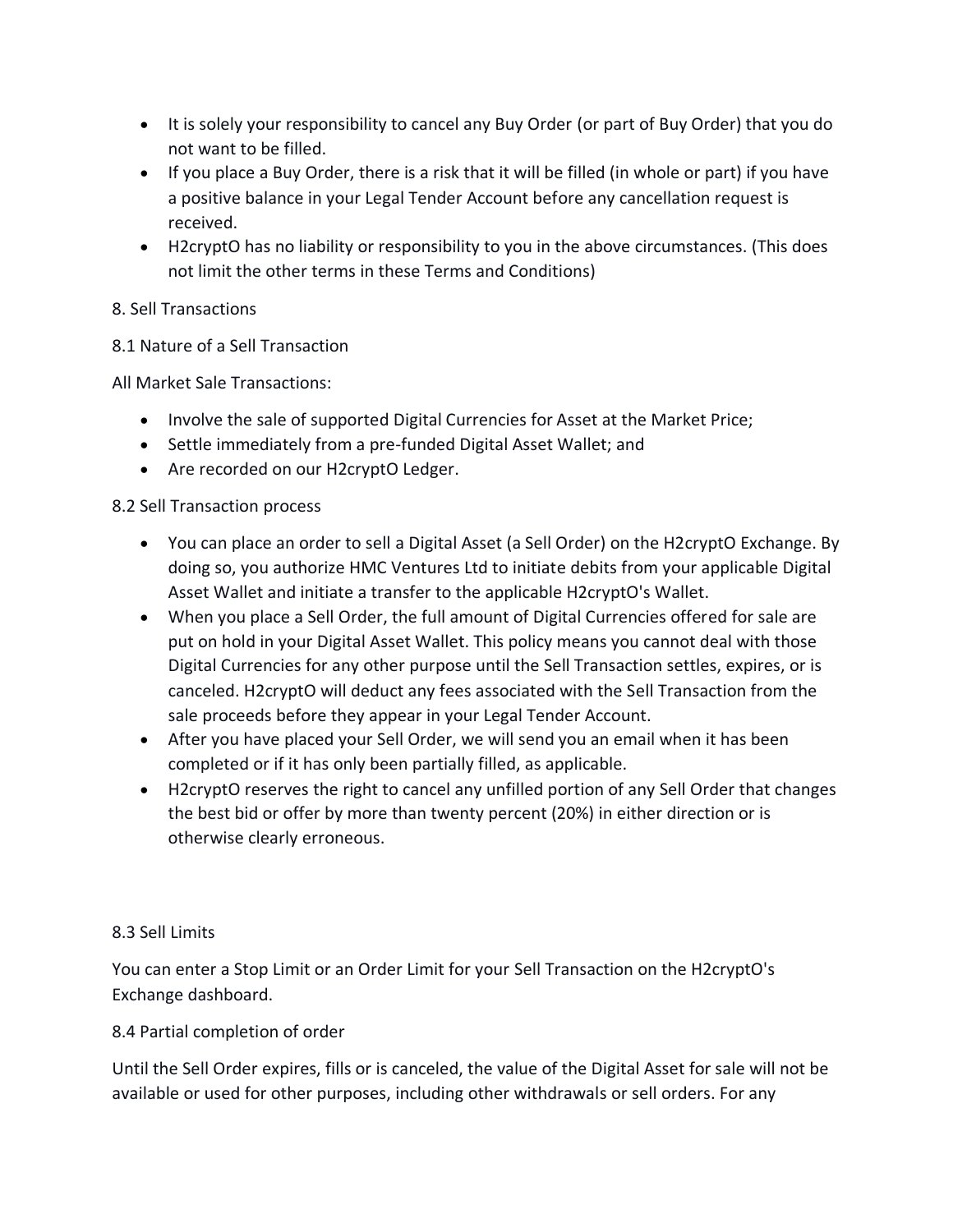partially filled sell orders, the unfilled portion of Digital Asset offered for sale remains on temporarily hold until the remaining sell order expires, filled or is canceled.

8.5 Your confirmations concerning Sell Transactions

In placing any Sell Order or entering into any Buy Transaction, you confirm your understanding of, and agreement to, the following:

- Your responsibility is to confirm that the Sell Transaction details are accurate, including the number of Digital Currencies you intend to sell, the amount of any fees, the gross sale price, and the net sale proceeds to be transferred to your Legal Tender Account.
- Once placed, a sell order cannot be revoked and can only be canceled by submitting a separate request.
- It is solely your responsibility to cancel any Sell Order (or part of any Sell Order) that you do not want to be filled.
- If you place a Sell Order, then there is a risk that it will be filled (in whole or part) if you have Digital Currencies in your Digital Asset Wallet before any cancellation request is received.
- H2cryptO has no liability or responsibility to you in the above circumstances. (This does not limit the other terms in these Terms and Conditions)

9. H2cryptO's Exchange

- The H2cryptO's Exchange operates order matching engines for each trading pair. Our marketplace works 24 hours a day, seven days a week (except for brief maintenance periods).
- We require that all trades be pre-funded (that is, you must have sufficient funds in your applicable H2cryptO's Wallet before you can trade).

10. Suspension

# 10.1 Suspension Events

H2cryptO may suspend the Services in any of the following cases without prior notice for any time limit determined for discretion (each a Suspension Event) if it considers it necessary or desirable to do so:

- As a result of any Prohibited Use;
- Upon following a "hard fork" or other sudden change in operating rules in any underlying digital asset network
- Upon following a market disruption or force majeure event
- Agree and comply with the law, or not following a change in applicable law or regulator guidance

10.2 Consequences of a Suspension Event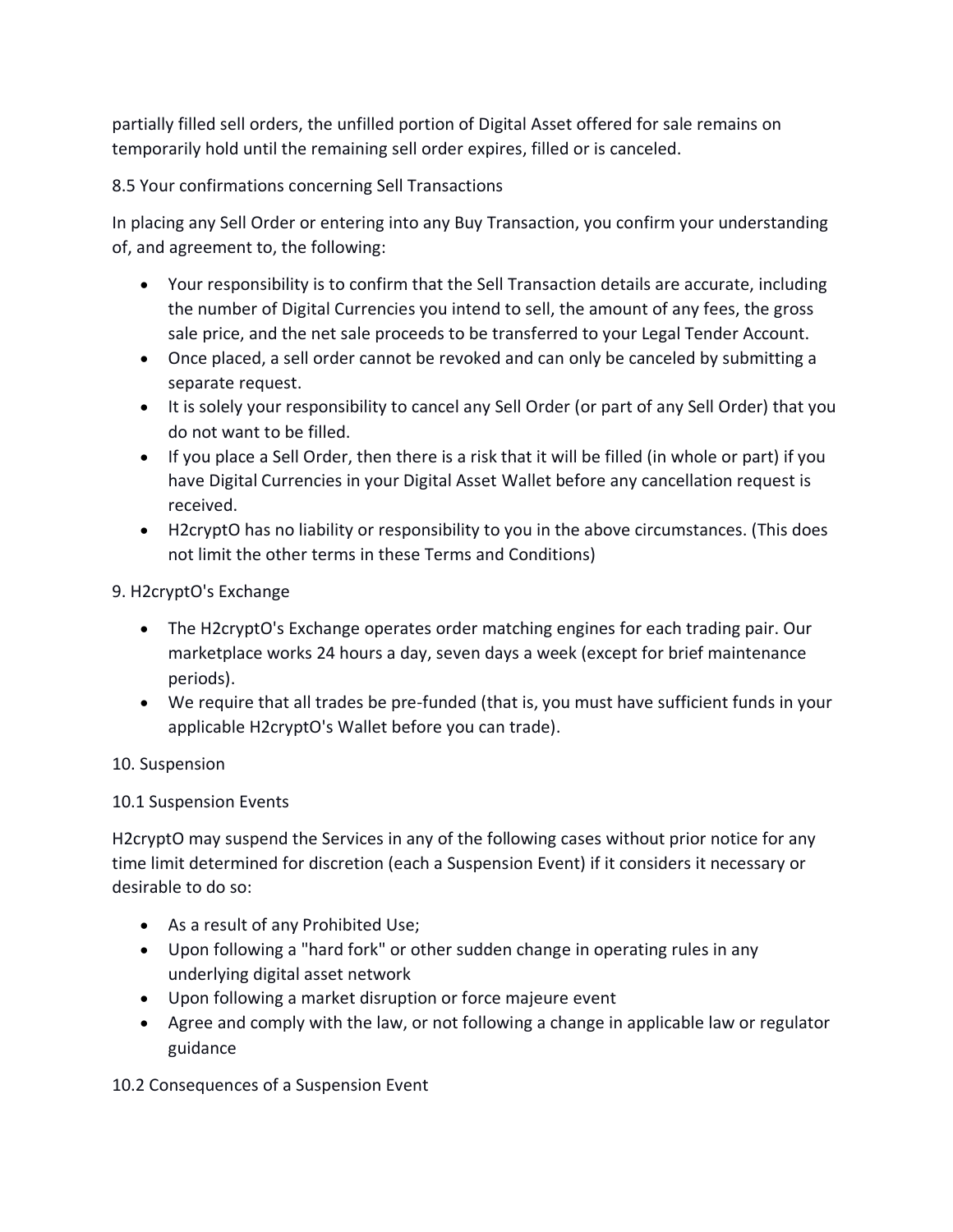- If a Suspension Event occurs, H2cryptO can suspend one or more Services to one or more (or all) Approved Users for so long as H2cryptO determines, in good faith, as is required or prudent because of the interests of H2cryptO and its Approved Users (or affected Approved Users).
- H2cryptO will not be liable to any Approved User or another person for any loss (including any loss of profit), liability or inconvenience arising from any Suspension Event, or the suspension of any Services or access to the Site arising from action taken following a Suspension Event.
- Suppose H2cryptO considers it practicable and prudent to do so in the circumstances of the Suspension Event and because of the interests of H2cryptO and its Approved Users (or the affected Approved Users). In that case, it will allow you to withdraw your Digital Currencies from your Digital Asset Wallet and transfer them to another service (that is, a service not provided by H2cryptO.

# 11. No Prohibited Use

# 11.1 Prohibited Use

It is prohibited to use the Site or to access any Service for any of the following purposes or uses (each a Prohibited Use):

- To conduct or engage in any illegal activity;
- To hide or disguise the proceeds of any illegal activity;
- To infringe our proprietary intellectual property or the proprietary intellectual property of any other person;
- To engage in gambling;
- Concerning any Digital Asset that H2cryptO does not support at the relevant time;
- To engage in any deceptive, fraudulent, or malicious activity, including by launching malware or viruses, or seeking to hack into any Wallets or steal any Digital Currencies or funds held by any other Approved User;
- To reverse-engineer, decompile, disable, or disassemble any software running on the Site;
- To promote any securities;
- To harm H2cryptO any person associated with H2cryptO or any third party;
- If you are not an Approved User;
- To offer, or to purport to provide, any Service to any person who is not an Approved User; or
- To engage in any other use or activity which breaches these Terms and Conditions.

11.2 Consequences of engaging in any Prohibited Use

H2cryptO may block or refuse any person (including any Approve User) from accessing the Site or any Services or any Transaction if it believes in good faith that such person, Service, or Transaction is connected with any Prohibited Use. H2cryptO does not need to provide any prior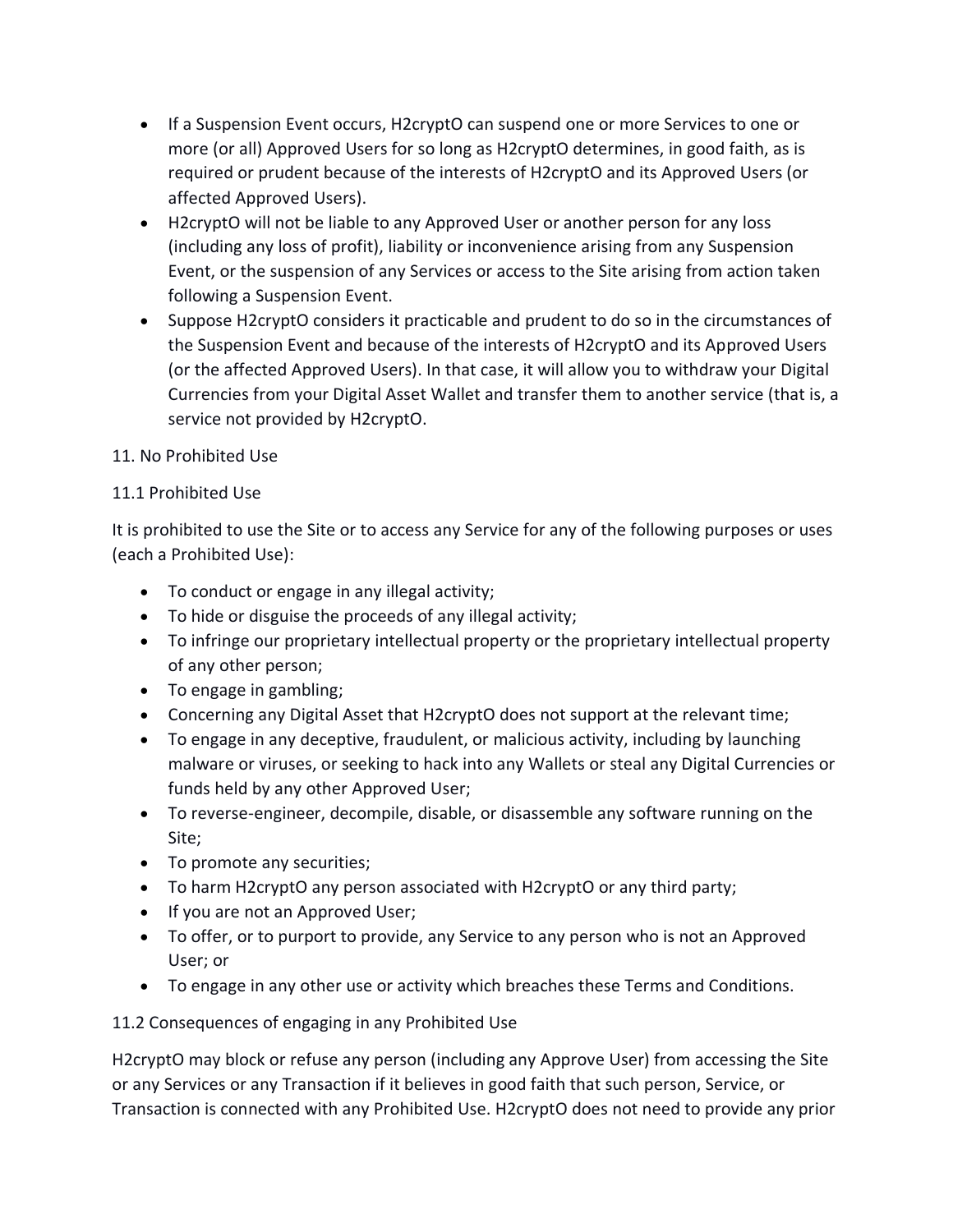notice or explanation if it invokes this right. Some activities may require H2cryptO to contact or report suspicious activity to law enforcement. All H2cryptO clients are to be aware that H2cryptO will take this action if necessary.

## 12. Our Rights and Remedies

## 12.1 Additional rights

In addition to exercising our rights under clause 10 (Suspension) or clause 11 (No Prohibited Use), in the event we believe you have breached or are breaching any of these Terms and Conditions or any applicable law, we may do any of the following:

- Limit your access to or activities on the Site;
- Warn any Users or Approved Users of your actions;
- Issue a warning to you;
- Suspend or cancel your access to the Sites;
- Advise any regulators and co-operate fully with any law enforcement authorities, including disclosing information we hold about you.

### 12.2 Additional rights

This clause 12 does not limit any of our other rights and remedies at law.

13. Our fees

### 13.1 You agree to pay fees

You agree to pay all fees associated with or incurred by you in connection with the Orders you place, the Transactions you complete, and the other Services we provide you.

### 14. Taxes

14.1 You are responsible for paying all applicable taxes

It is your responsibility to determine what, if any, taxes you must pay concerning the Transactions and on any of the Digital Currencies you hold in your Digital Asset Wallet or otherwise.

### 14.2 H2cryptO makes no representations concerning tax liabilities

H2cryptO makes no representation as to your tax liabilities or the tax liabilities of any other Approved User.

14.3 H2cryptO assumes no tax liability to any Approved User

H2cryptO assumes no responsibility for the tax liability of you or any other Approved User, not for collecting, reporting, withholding, or remitting any taxes arising from any transactions that you may enter into here on out.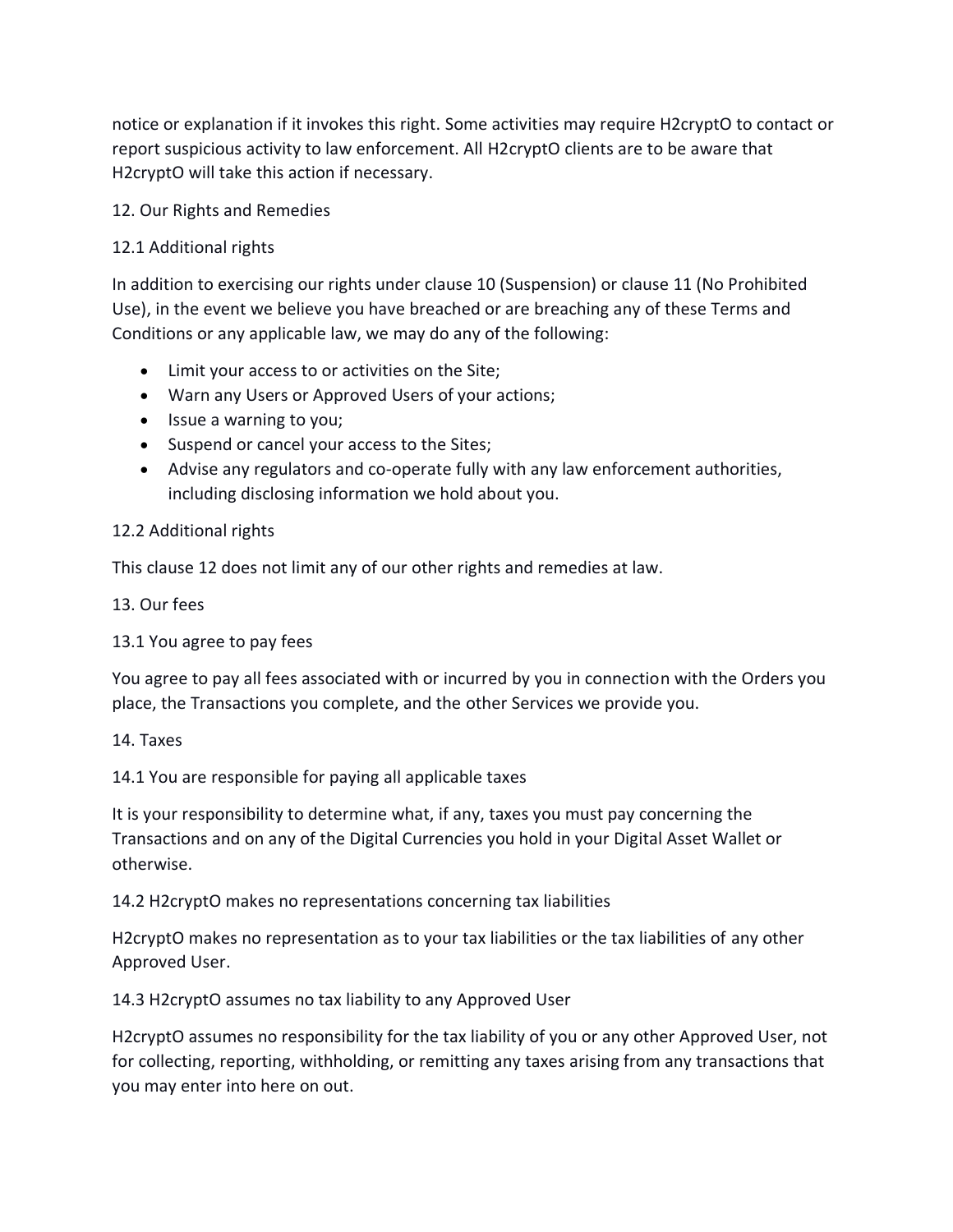# 15. Liability and Indemnity

## 15.1 Exclusion of liability

To the extent permitted by law, H2cryptO and its related companies exclude all liability and responsibility for any loss, damages, costs, or expense, whether in tort (including negligence), contract or otherwise and whether direct, indirect, or consequential (including in connection with business interruption), which you or any other person may suffer or incur in connection with the Services the use or inability to use the Site, and in respect of any Digital Asset or otherwise.

Where and to the extent liability for breach or condition, or otherwise, cannot be excluded, H2cryptO's liability to you is limited (at your option) to:

- The total amount of the fees we have earned from you as a result of supplying the Services to you; or
- The supply of the Services to you again.

H2cryptO is not liable in any way whatsoever to you or anyone else for any financial decision or action taken by you or anyone else using the Services.

Important: In providing the Services, H2cryptO is required to provide certain guarantees that cannot be excluded under consumer law if you are using the Services for personal use, including guarantees as to the acceptable quality and fitness of purpose of the Services. Nothing in these Terms will be read or applied to exclude, restrict or modify or have the effect of excluding, limiting, or altering any condition, warranty, guarantee, right, or remedy implied by the law and which by law cannot be excluded, restricted or modified, even if any other provision of these Terms and Conditions would otherwise suggest that this might be the case. Waivers of liability may not fully protect you. Please consult with a legal professional.

### 15.2 No warranty

To the extent permitted by law, we do not warrant the reliability, availability, accuracy, completeness, or timeliness of the information on the Site. All information is provided "as is" without warranty of any kind, express or implied. This warrant includes (but is not limited to) implied warranties of merchantability, fitness for a particular purpose, title, or noninfringement.

# 15.3 H2cryptO's liability is limited

Without limiting the other terms in these Terms and Conditions, you acknowledge that H2cryptO bears no liability for any damage, loss (including loss of profit), delay or inconvenience, or failure in performance or interruption of Service or Transaction, in each case caused by or resulting from (directly or indirectly):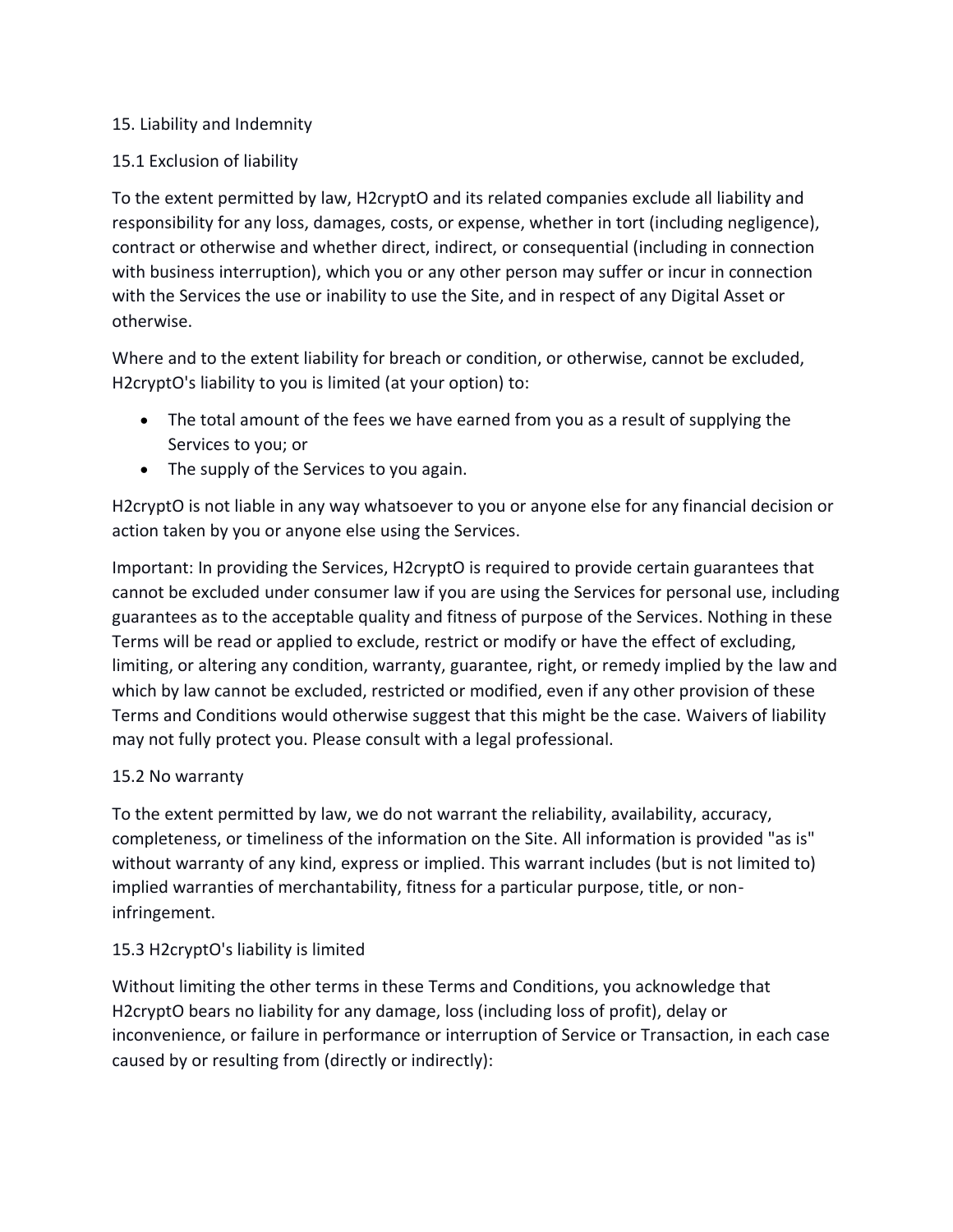- Any computer virus, spyware, scareware, Trojan horse, worms or other malware or cyber, phishing or spoofing attack that may affect your computer or another device, or the data held by H2cryptO (including in respect of your H2cryptO's Wallet);
- Any condition or cause beyond our reasonable control, including any delay or failure due to any act of God, the act of civil or military authority, an act of terrorism, civil disturbances, war, strike or other labor dispute, fire, interruption in telecommunications or internet services or network provider services, failure of equipment or software, cyber-attack, or other occurrence or catastrophe;
- Any "hard fork," "soft fork," or other change in the operating rules of an underlying Digital Currency network;
- Our good faith election not to support an unsupported branch of a forked protocol, or to configure or reconfigure our systems as a result of the forked protocol or other change to the operating rules;
- Any suspension of Services following a Suspension Event or as otherwise permitted under these Terms and Conditions;
- Inaccurate Orders being placed; and you not meeting your legal obligations, including your tax obligations
- Investing in crypto currency involves risks and there is always a potential of losing money. If you have any questions regarding your investment, you should review your plans with your personal tax or legal advisor. You may also have tax or legal liabilities associated with your account. Again, you should review your plans to invest with your personal tax or legal advisor.

# 15.4 Indemnity

Each User and Approved User indemnifies H2cryptO and holds H2cryptO hold harmless for any loss, liability, or cost sustained or incurred by it as a result of the relevant User or Approved User breaching the Terms and Conditions, including by:

- Participating in Prohibited Use of services;
- Any other type of breach by you of the Terms and Conditions or the Privacy Policy; and
- Any reliance by you on any information obtained through the Site.

# 16. Complaints and Disputes

H2cryptO is committed to providing its Approved Users with an extremely high level of customer service, and your satisfaction is especially important to us.

If you would like to make a complaint, we encourage you to contact us in the first instance by email to [support@h2crypto.io.](mailto:support@h2crypto.io)

We will acknowledge your complaint within five business days and make sure your criticism is investigated properly. In the event a dispute shall arise between the parties to this contract, it is hereby agreed that the dispute shall be referred-to arbitration in accordance with the state of